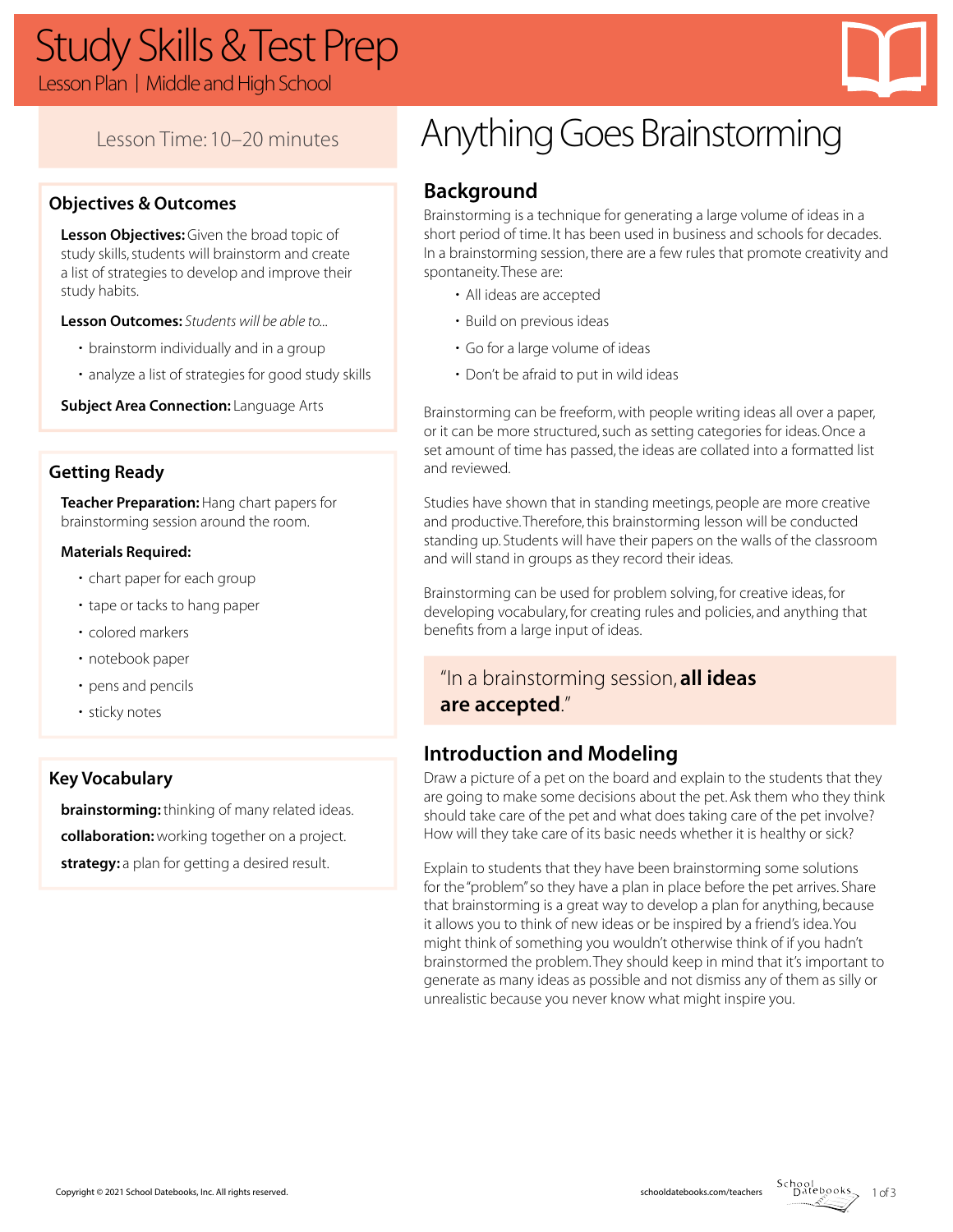# Anything Goes Brainstorming Study Skills & Test Prep Lesson Plan | Middle and High School

# **Procedure**

- 1. Tell students they will be working on a brainstorming session on how to develop good study skills. Have each group move to one of the pieces of chart paper hanging around the room.
- 2. Students will be in groups of three or four. Hand out a small stack of sticky notes to each group. One person will write the topic at the top of a piece of chart paper and divide the paper into six sections: who, what, why, when, where, and how. Each person should write ideas about the topic on sticky notes and place them in the appropriate categories.
- 3. Set a timer for five minutes. Remind students to allow all ideas, no matter how far-fetched they may seem at first. Many unusual ideas lead to other ideas that are more concrete.
- 4. Students should write their ideas on a sticky note and place it in the relevant category.
- 5. Monitor the groups, reinforcing the rule that all ideas are allowed, and all group members stay positive.
- 6. After the timer goes off, students should step back and review their ideas.
- 7. Students analyze the ideas and create a list of their favorite ones for improving study skills.
- 8. Students will write two or three paragraphs to a fictional student who needs help with study skills. The letter will give concrete advice on what should be done, based on the ideas generated by the group as well as explaining a brainstorming procedure.

# **Discussion Questions**

- How does brainstorming work?
- Explain why any idea is acceptable in a brainstorming session.
- What are some real world applications for brainstorming?
- How can you individually use brainstorming on a project or assignment you have now?

# **Evaluation**

Read the letters, checking for writing that is clear, coherent, and gives support for the ideas as well as explaining how to brainstorm ideas.

## **Tips for Tailoring This Lesson**

#### For Higher Grade Levels **For Lower Grade Levels**

- Analyze the ideas and place them in three categories: excellent, useful, and not useful.
- Transfer the ideas to a word processed document so all group members have a copy.

- Instead of sticky notes, have a recorder in the group write all the ideas on the paper.
- Have the students brainstorm without dividing the ideas into categories.